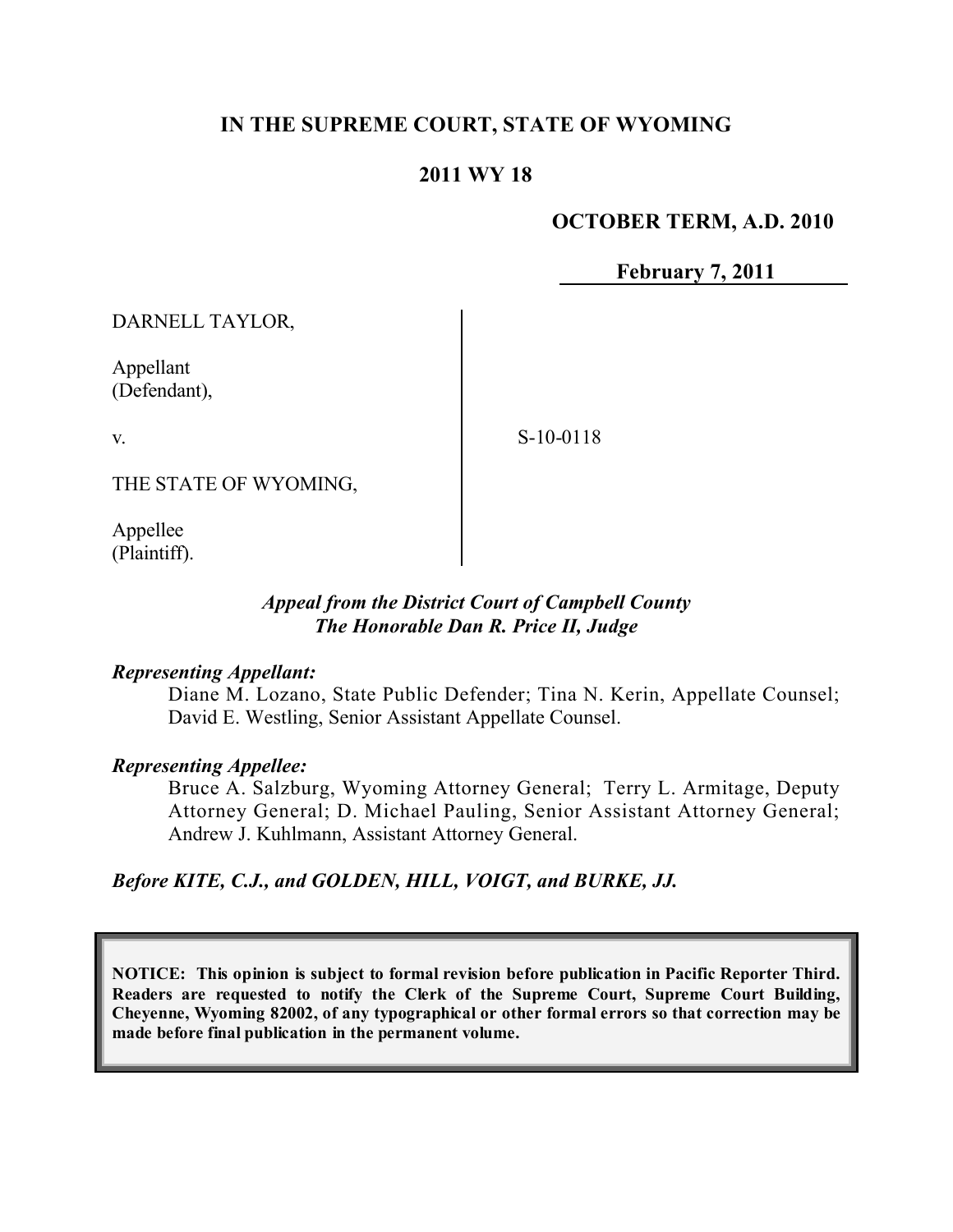## **VOIGT**, **Justice**.

[¶1] On October 30, 2008, police searched an apartment leased by the appellant's girlfriend and found marijuana, cocaine, heroin, and methamphetamine. The appellant's girlfriend told police that the drugs belonged to appellant, and he was charged with three counts of possession with intent to deliver a controlled substance. At trial, after the State presented its case in chief, the appellant moved for a judgment of acquittal claiming that the evidence presented by the State was insufficient to show that he had constructive possession of the drugs. This motion was denied and the appellant was convicted on all three counts. This appeal followed.

#### **ISSUE**

[¶2] Did the district court err when it found that the State had presented sufficient evidence to establish the elements of constructive possession and denied the appellant's motion for judgment of acquittal?

# **FACTS**

[¶3] In July of 2007, the appellant's girlfriend, Courtney Vandom, gave the appellant a key to her apartment. Toward the end of 2007, Ms. Vandom and her daughter moved into the appellant's apartment. However, Ms. Vandom maintained the lease on her apartment.

[¶4] During the first ten months of 2008, the appellant and Ms. Vandom continued to live together in the appellant's apartment, but Ms. Vandom visited her old apartment about once a week. During these visits, Ms. Vandom would give packages to people the appellant would send to the apartment. The appellant would accompany Ms. Vandom to her apartment on occasion, but he also often went to the apartment when she was not present.

[¶5] On October 30, 2008, officers with the Division of Criminal Investigation and the Campbell County Sheriff's Department executed a search warrant on Ms. Vandom's apartment. The search of the apartment uncovered bags of illicit drugs hidden under the mattress in the master bedroom and in the pantry area of the kitchen. The bags contained marijuana, methamphetamine, cocaine, and heroin. Ms. Vandom arrived at the apartment complex after the search had already commenced, and went to her sister's apartment, which was also in the complex. Officers eventually came to speak with Ms. Vandom in her sister's apartment. The officers arrested Ms. Vandom and took her upstairs to her apartment and told her what they had found. Ms. Vandom said she was aware of the marijuana in the apartment and that it belonged to her and that she was selling to "pay my bills." However, she said that she was not aware of the methamphetamine, cocaine, and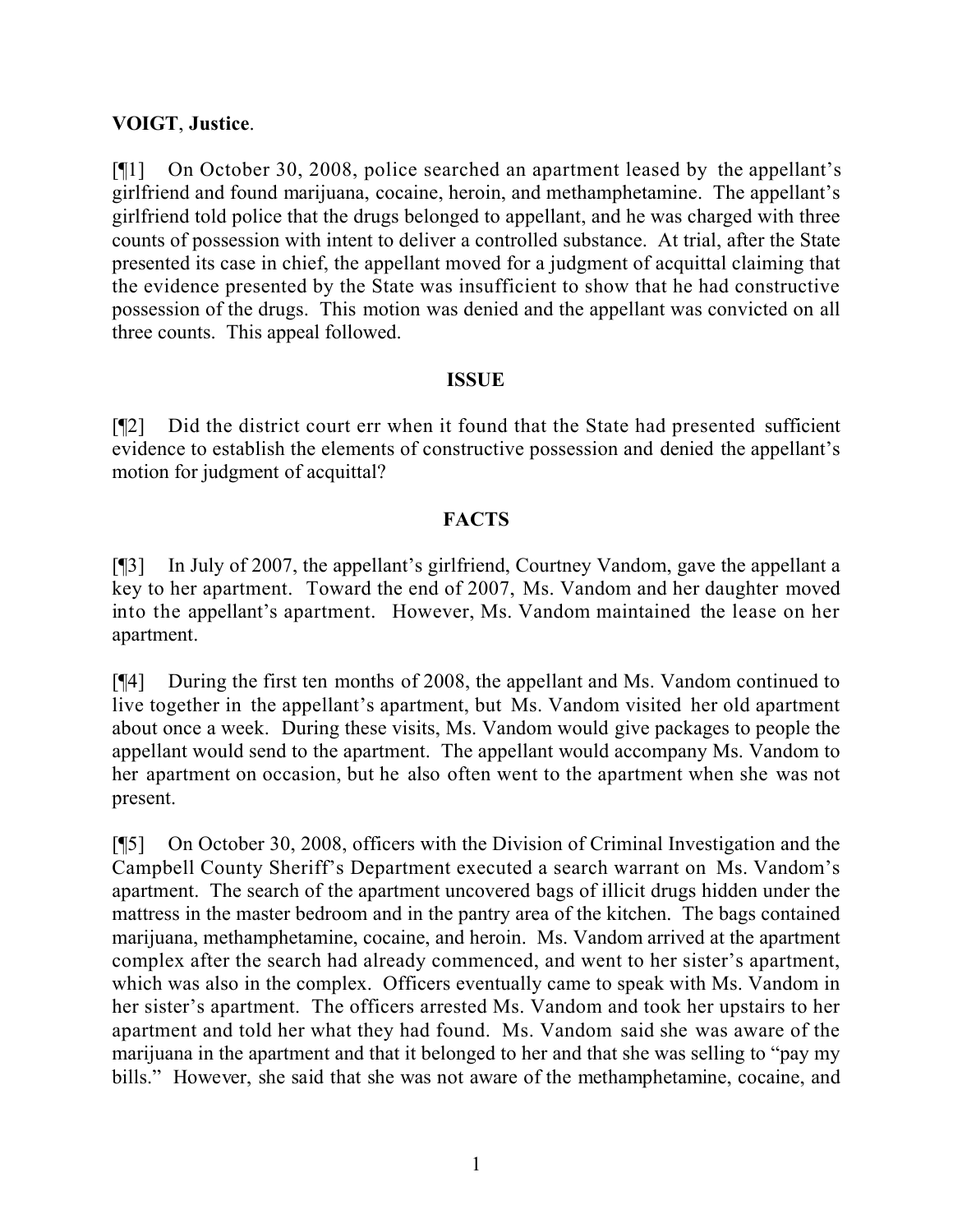heroin, and that the drugs belonged to the appellant. Ms. Vandom later admitted that she was aware of the other substances and that she delivered them for the appellant.

[¶6] On the night after the search, the appellant called a friend who picked him up and brought him to the friend's house. The friend testified that the appellant was "agitated" and "nervous" because he said there were drugs in the apartment. The appellant specifically told the friend that there was methamphetamine, cocaine, heroin, and marijuana in the apartment. Later that night, after giving the appellant a change of clothes, the friend dropped the appellant off near an alley in Gillette.

[¶7] Two or three days later, the appellant again contacted this friend and asked him to go to Ms. Vandom's apartment to retrieve the appellant's jacket. The appellant also told his friend that an ounce of methamphetamine was still in the apartment. The appellant mailed his apartment key to the friend, and his friend searched the apartment for the methamphetamine. During the search, the appellant contacted the friend and told him that the methamphetamine was located on the top shelf of the pantry. The friend was unable to find the drugs, and he did not hear from the appellant again after that.

[¶8] After a search that lasted several months, law enforcement located the appellant in Florida, took him into custody, and returned him to Wyoming. The appellant was charged with four counts of possession with intent to deliver a controlled substance within 500 feet of a school. After a preliminary hearing, the appellant was bound over on the first three counts involving the methamphetamine, cocaine and heroin. The fourth count, alleging possession of marijuana with intent to deliver, was dismissed. The appellant entered not guilty pleas on all three counts.

[¶9] A jury trial commenced on November 18, 2009, and lasted two days. At the completion of the State's case-in-chief, the appellant orally moved for a judgment of acquittal. The district court denied the motion. Following the denial, the appellant did not present any evidence and the case proceeded to the jury. The jury returned a guilty verdict on all three counts. The appellant was sentenced on March 8, 2010, and timely filed a notice of appeal.

# **STANDARD OF REVIEW**

[¶10] We have described the standard applicable to a review of a denial of a motion for a judgment of acquittal as follows:

> Our responsibility in considering the propriety of a ruling on a motion for judgment of acquittal is the same as that of the trial court. *Cloman v. State*, Wyo., 574 P.2d 410 (1978). The question raised is the sufficiency of the evidence to sustain the charge, which is a matter to be determined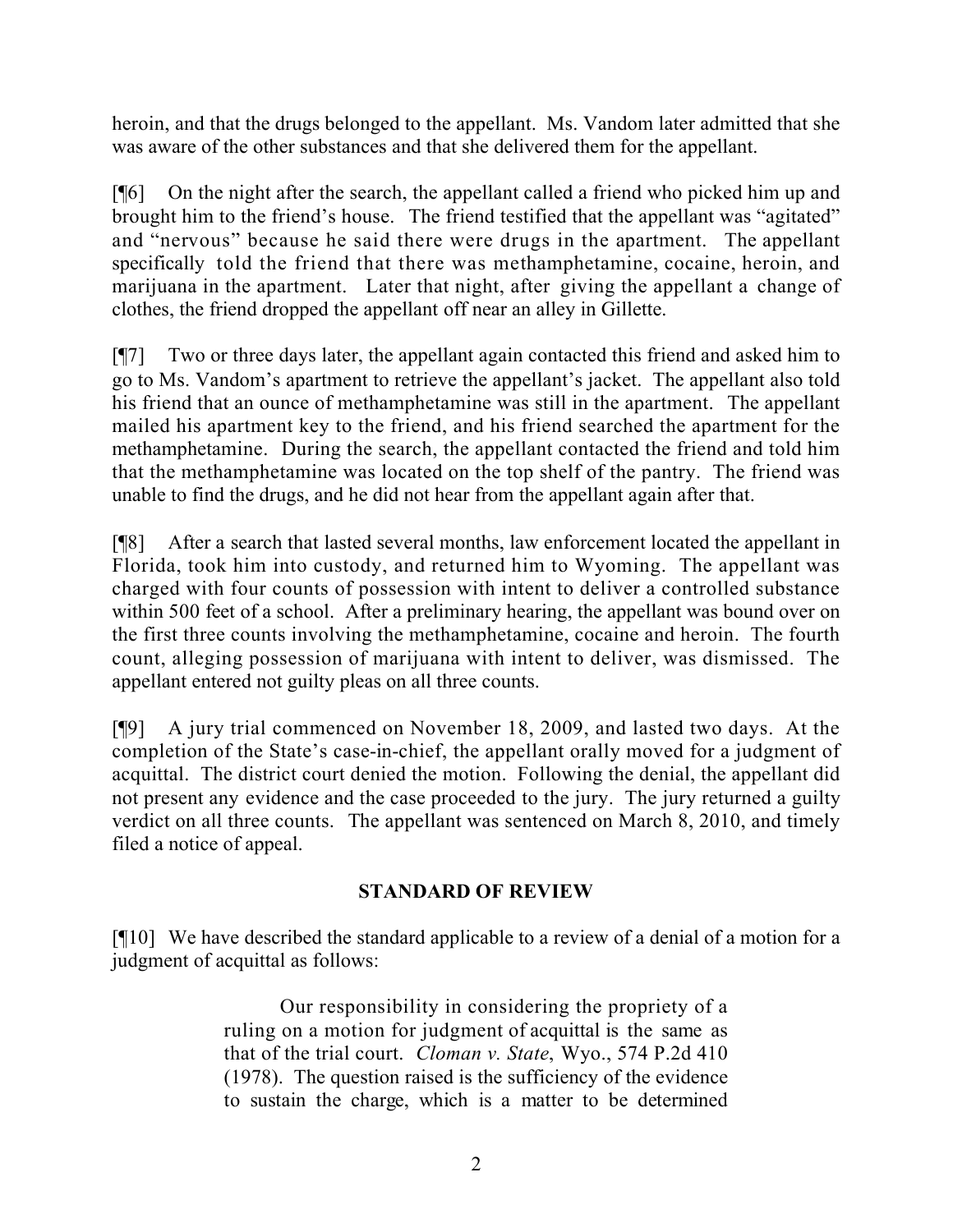within the sound discretion of the trial court. *Chavez v. State*, Wyo., 601 P.2d 166 (1979); *Montez v. State*, Wyo., 527 P.2d 1330 (1974). In making that determination the district court must assume the truth of the evidence of the State and give to the State the benefit of all legitimate inferences to be drawn from that evidence. If a prima facie case is demonstrated when the evidence is so examined, the motion for judgment of acquittal properly is denied. *Russell v. State*, Wyo., 583 P.2d 690 (1978). It is proper to grant a motion for judgment of acquittal only if there is no substantial evidence to sustain the material allegations relating to the offense that is charged. *Heberling v. State*, Wyo., 507 P.2d 1 (1973), cert. denied 414 U.S. 1022, 94 S.Ct. 444, 38 L.Ed.2d 313 (1973); *Fresquez v. State*, Wyo., 492 P.2d 197 (1971). Such a result is indicated if the evidence requires the jury to speculate or conjecture as to the defendant's guilt or if a reasonable juror must have a reasonable doubt as to the existence of any of the essential elements of the crime when the evidence is viewed in the light most favorable to the State. *Chavez v. State*, *supra*; *Russell v. State*, *supra*.

*Martinez v. State*, 2009 WY 6, ¶ 11, 199 P.3d 526, 530 (Wyo. 2009) (qouting *Aragon v. State*, 627 P.2d 599, 602 (Wyo.1981)).

#### **DISCUSSION**

[ $[$ [11] The appellant was charged and convicted under Wyo. Stat. Ann. § 35-7-1031(a)(i) (LexisNexis 2009), 1 which statute makes unlawful the possession of certain controlled substances with intent to deliver, and Wyo. Stat. Ann.  $\hat{\S}$  35-7-1036(b)(i)(A)(I) and (II),<sup>2</sup>

 $\overline{a}$ 

<sup>2</sup> Wyo. Stat. Ann. 35-7-1036(b)(i)(A)(I) and (II) read:

<sup>&</sup>lt;sup>1</sup> Wyo. Stat. Ann. § 35-7-1031(a)(i) reads:

<sup>(</sup>a) Except as authorized by this act, it is unlawful for any person to manufacture, deliver, or possess with intent to manufacture or deliver, a controlled substance. Any person who violates this subsection with respect to:

<sup>(</sup>i) Methamphetamine or a controlled substance classified in Schedule I or II which is a narcotic drug, is guilty of a crime and upon conviction may be imprisoned for not more than twenty (20) years, or fined not more than twenty-five thousand dollars (\$25,000.00), or both;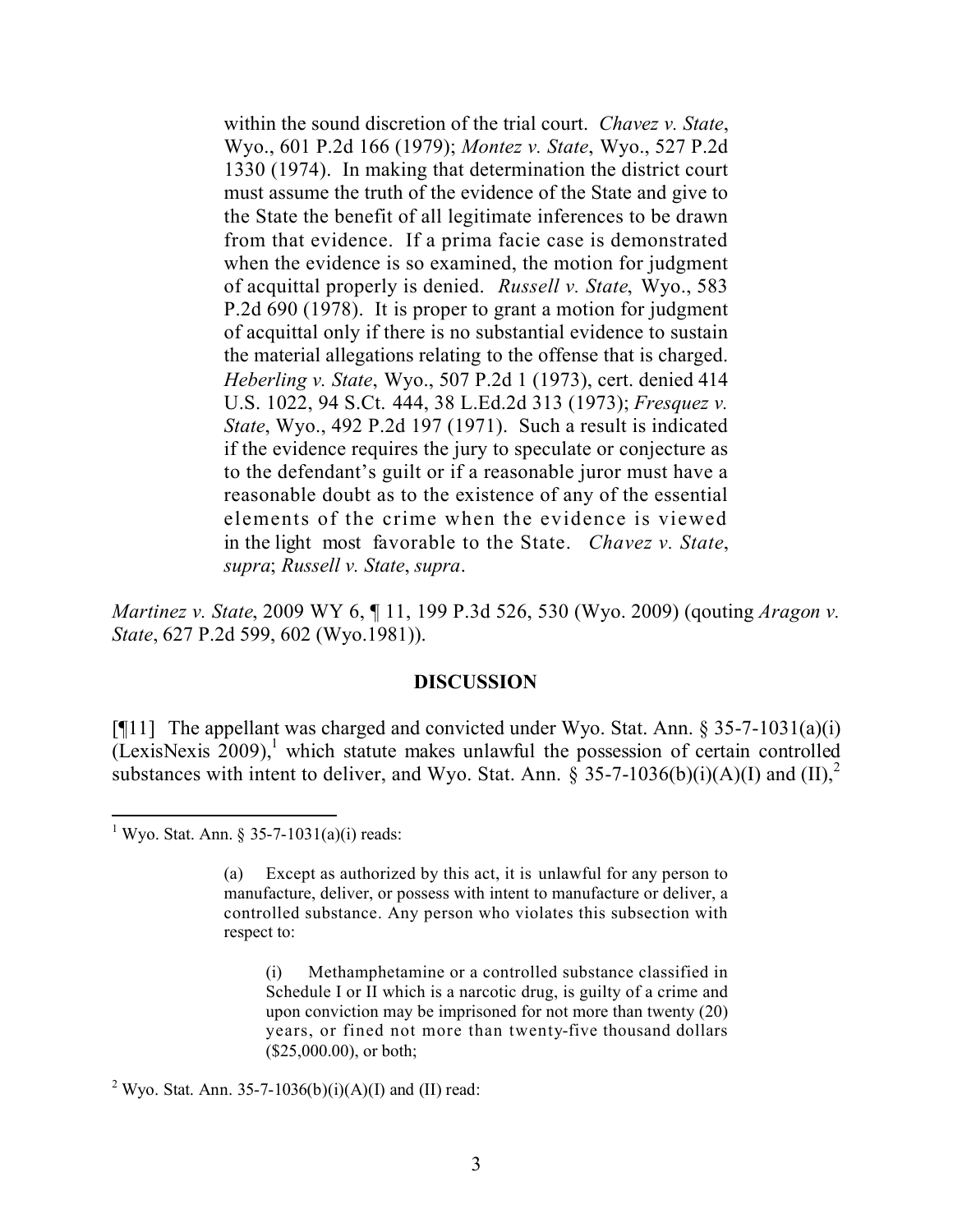which statute provides for specific penalties when certain crimes are committed within 500 feet of a school zone. The appellant does not dispute the sufficiency of the evidence regarding the "intent to deliver" element, or the "within five hundred feet" of a school zone element of the crimes for which he was convicted. Instead, he asserts that the motion for acquittal should have been granted because evidence supporting the "possession" element was lacking. It is true that there was no evidence that the appellant was in actual possession of the drugs. For this reason, in prosecuting the appellant the State relied on the concept of constructive possession. Discussing the elements of constructive possession, we have said:

> Possession of a controlled substance is proved when the evidence establishes that the accused either individually or jointly with another exercised dominion and control over the substance, had knowledge of its presence, and knowledge that the substance was a controlled substance. *Sotolongo-Garcia* [*v. State*], [2002 WY 185,] ¶ 12, 60 P.3d [687,] 689 [(Wyo. 2002)]; *Wise v. State*, 654 P.2d 116, 119 (Wyo. 1982). Direct evidence of the defendant's actual possession of the substance is not required. Rather, constructive possession is all that is necessary and such may be proved by circumstantial evidence linking together a series of facts allowing a reasonable inference that the defendant had the requisite knowledge and control of the substance. *Sotolongo-Garcia*, ¶ 12, 60 P.3d at 689; *Wise*, 654 P.2d at 119.

*Cureton v. State*, 2007 WY 168, ¶ 16, 169 P.3d 549, 552 (Wyo. 2007). When determining whether sufficient evidence was presented demonstrating constructive

(i) If an adult:

 $\overline{a}$ 

b) Any person who is convicted of any of the following listed offenses with regard to a controlled substance listed in Schedules I through IV shall have the penalties specified in this subsection imposed as part of the sentence and in addition to any other penalties authorized by law, if that offense was committed within any school bus as defined in [W.S.  $31-7-102(a)(x)$ ] or within the boundaries of or within five hundred (500) feet of the boundaries of real property used by a school district primarily for the education of any student in any grade from kindergarten through twelfth grade:

<sup>(</sup>A) For manufacture, delivery or possession with intent to manufacture or deliver in violation of W.S. 35-7-1031(a) or subsection (a) of this section:

<sup>(</sup>I) Imprisonment for a minimum of two (2) years; and

<sup>(</sup>II) An additional fine of one thousand dollars (\$1,000.00).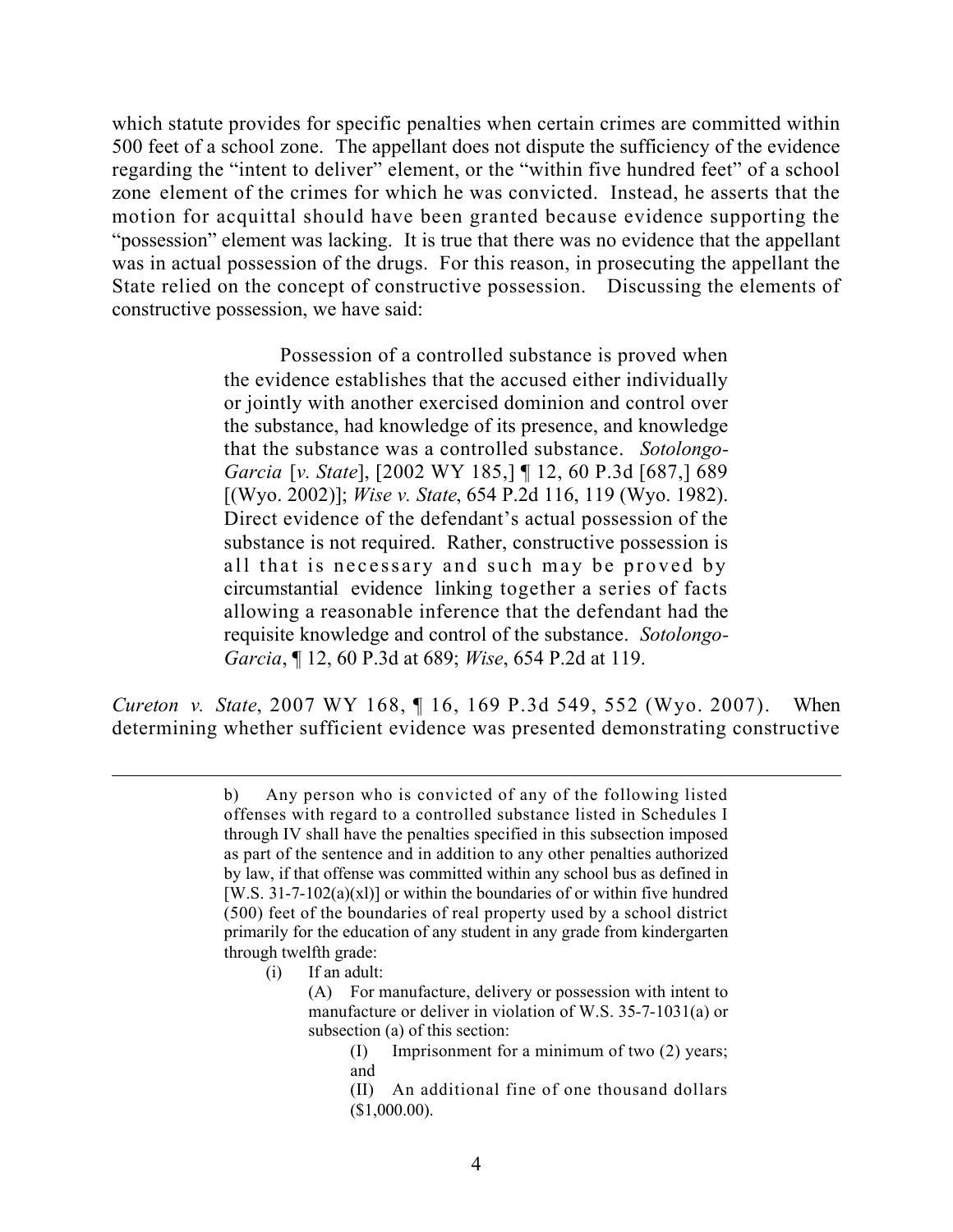possession, the Court must consider the totality of the circumstances. *Urrutia v. State*, 924 P.2d 965, 967 (Wyo. 1996).

[¶12] The appellant argues that the State failed to present sufficient evidence to establish constructive possession and therefore his motion for acquittal should have been granted. We disagree. Assuming the truth of the evidence presented by the State and giving every favorable inference thereto, we conclude that the district court's decision was proper.

[¶13] Regarding the appellant's "dominion and control" over the drugs, Ms. Vandom testified that the drugs belonged to the appellant, and that the appellant placed them in the apartment. She also testified that the appellant frequently asked her to give packages of the drugs to people the appellant sent to the apartment. We have said that "[i]f a defendant is sufficiently associated with the persons having physical custody so that he is able, without difficulty to cause the drug to be produced for a customer, he can also be found by a jury to have dominion and control over the drug and, therefore, possession." *Wise v. State*, 654 P.2d 116, 119 (Wyo. 1982). Further, the evidence also showed that the appellant had a key to the apartment where the drugs were found and many of the appellant's personal items were discovered in the apartment, including clothes, shoes, hats, and his wallet.

 $[914]$  We turn now to the next element of constructive possession – knowledge of the presence of the drugs. The appellant's friend testified that on the night after the search, the appellant told him that there was methamphetamine, cocaine, heroin, and marijuana in the apartment. He also testified that, a few days later, the appellant told him there was methamphetamine in the apartment "[i]n the pantry on the top shelf to the right." When the police searched the apartment, they found methamphetamine in that very spot. This evidence sufficiently demonstrates that the appellant was aware of the type and location of the drugs in the apartment.

[¶15] Next, we examine whether sufficient evidence was presented to show that the appellant knew the substances in question were illegal controlled substances. The fact that the drugs were concealed in bags and placed in hiding places, such as between the mattress in the bedroom and on the top shelf of the pantry, indicates that the appellant knew he was bringing illegal controlled substances into the apartment and needed to conceal them. Also, Ms. Vandom's testimony that the appellant directed her to give packages of the controlled substances to people the appellant sent to the apartment in exchange for money also indicates the appellant's knowledge of the illicit nature of the substances. Finally, the fact that Ms. Vandom was told to exchange the packages for money only at the apartment, and not in a more public location or at the appellant's residence, also creates an inference that the appellant knew that the substances in question were illegal controlled substances.